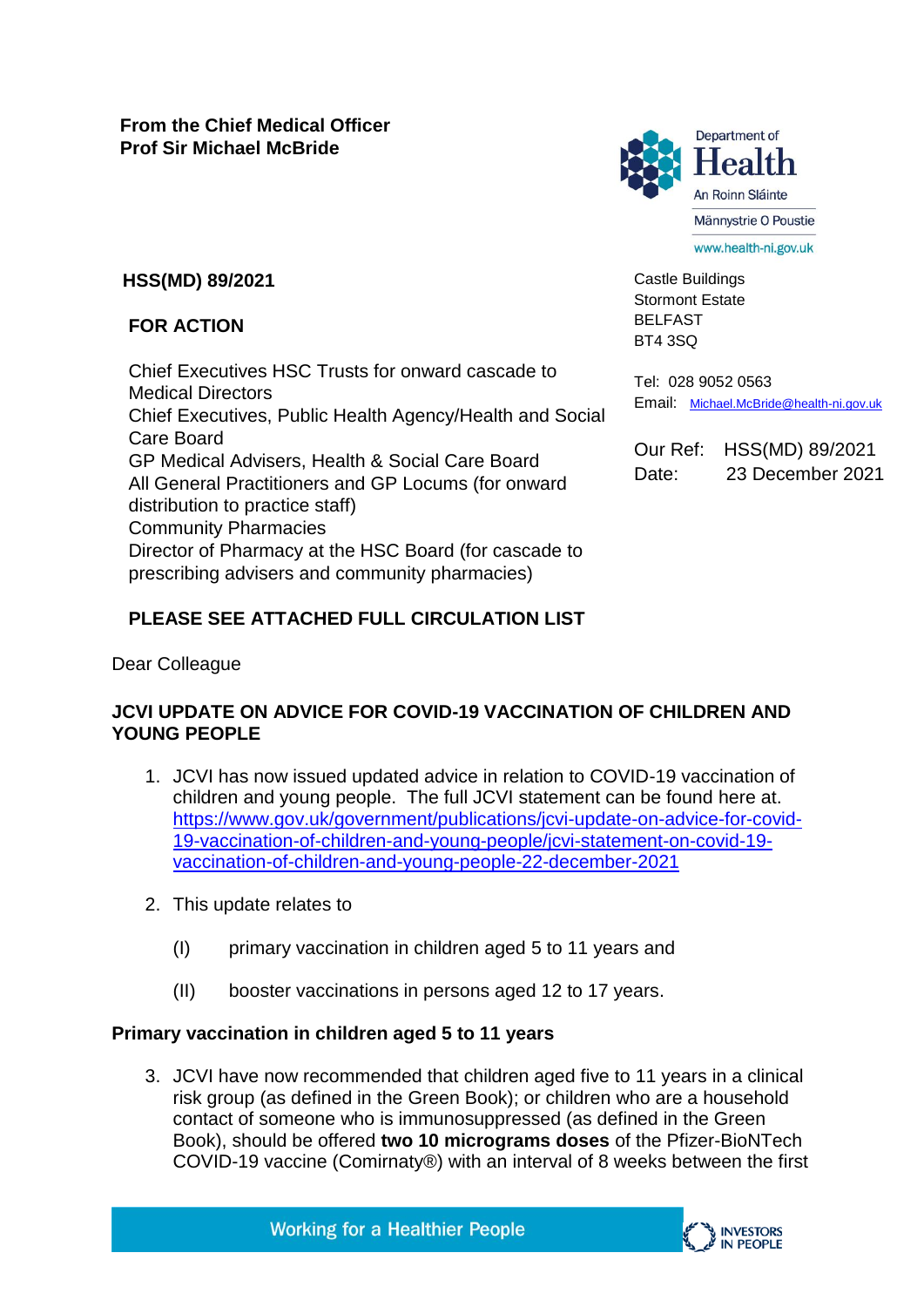and second doses. The minimum interval between any vaccine dose and recent COVID-19 infection should be four weeks.

- 4. When formulating advice in relation to childhood immunisations, JCVI has consistently held that the main focus of its considerations should be the potential benefits and harms of vaccination to children and young people themselves. The benefits and risks from COVID-19 vaccination in children and young people are finely balanced largely because the risks associated with SARS-CoV2 infection are very low. Of all age groups, children aged five to 11 years are those at lowest risks of serious COVID-19.
- 5. Further advice will follow in due course on the actual vaccination arrangements for these children in Northern Ireland, including the availability of a paediatric formulation. However, it is recognised that in rare instances a specialist clinician may wish for a child under their care to receive the vaccine sooner. In such circumstances specialist clinicians should engage with the Pharmacy Department in their HSC Trust to agree arrangements for the safe prescribing, supply and administration of a fractional adult dose on an individual named patient basis (10 micrograms equal to 0.1mL, or one third of the adult 30 microgram dose). Should fractional adult doses be offered, healthcare providers should have the necessary skills to deliver such fractional doses, with appropriate guidance, training and systems in place to support vaccine delivery. They should also refer to the most recent version of the Green Book.
- 6. Teams responsible for the implementation and deployment of COVID-19 vaccination for persons aged 5 to 11 years should be appropriately trained and confident regarding the information relevant to the vaccination of these persons.
- 7. JCVI will issue further advice at a later date regarding COVID-19 vaccination for all remaining 5 to 11 year olds following consideration of additional data.

#### **Booster vaccination of 12 to 17 year olds**

- 8. JCVI have also advised that the following cohorts of children and young people should be offered **a booster dose of 30 micrograms** Pfizer-BioNTech COVID-19 vaccine (Comirnaty®) no sooner than 3 months after completion of their primary course:
	- I. All children and young people aged 16 to 17 years;
	- II. Children and young people aged 12 to 15 who are in a clinical risk group or who are a household contact of someone who is immunosuppressed; and
	- III. Children and young people aged 12 to 17 years who are severely immunocompromised and who have had a third primary dose



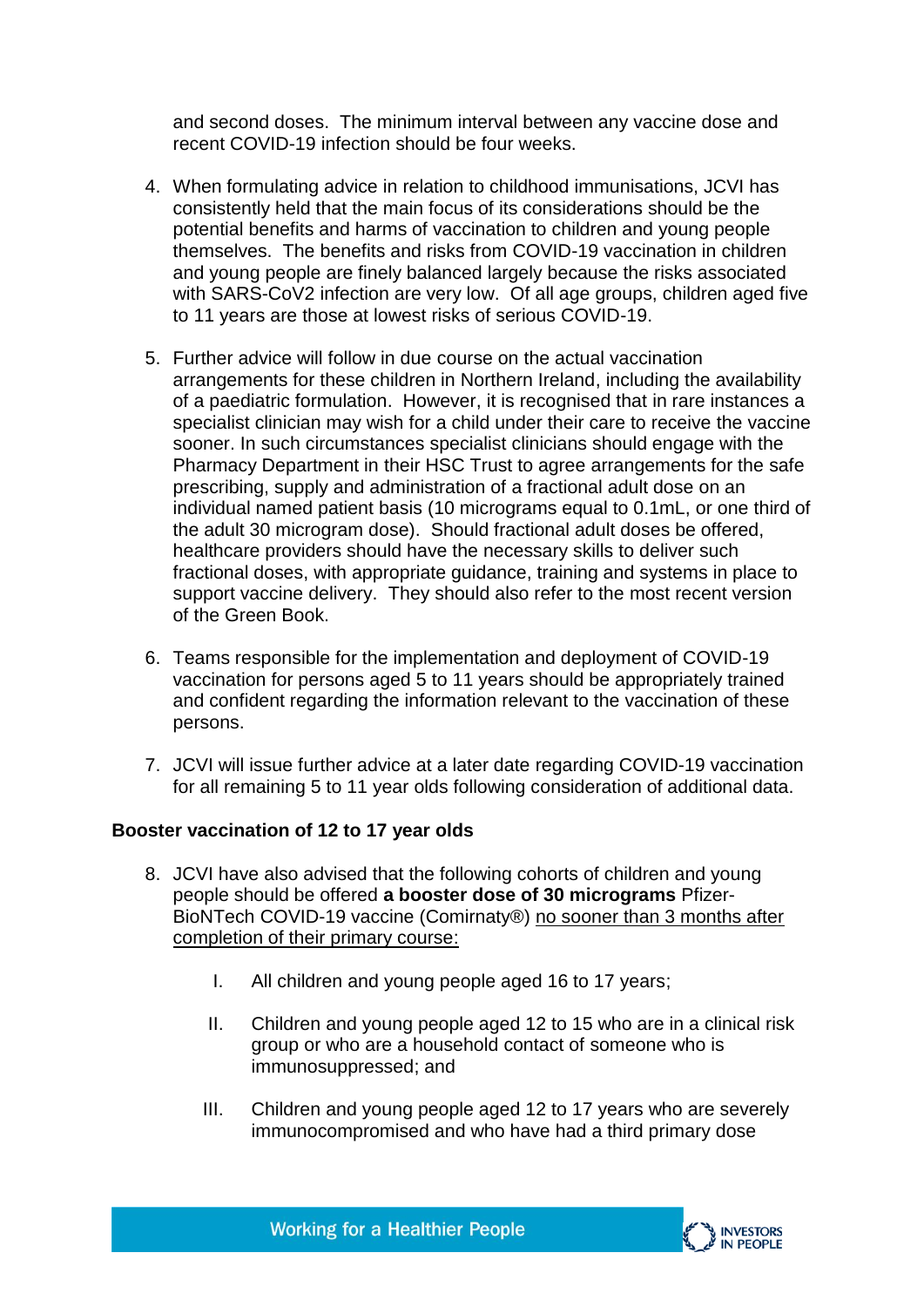- 9. The current focus of the vaccination programme will remain on delivering booster vaccinations to anyone aged 18 years and over but prioritisation of booster vaccination within eligible cohorts should generally be in the order of descending age groups, or clinical risk, whichever is more expedient.
- 10.Boosting of children in clinical risk groups should commence after the equivalent clinical risk adult groups; higher age is independently associated with a higher risk of complications from COVID-19 and these adults will have received their primary vaccinations earlier in the vaccine programme.
- 11.In all instances, the offer of vaccination must be accompanied by appropriate information to enable children, and those with parental responsibility, to provide informed consent prior to vaccination.

Yours sincerely

Mudrael Mercials Lude Kelly

**Prof Sir Michael McBride Chief Medical Officer**

**Linda Kelly Chief Nursing Officer** 

Cothy Ham

**Mrs Cathy Harrison Chief Pharmaceutical Officer**

#### **Circulation List**

Director of Public Health/Medical Director, Public Health Agency (*for onward distribution to all relevant health protection staff*) Director of Nursing, Public Health Agency Directors of Pharmacy HSC Trusts Director of Social Care and Children, HSCB Family Practitioner Service Leads, Health and Social Care Board *(for cascade to GP Out of Hours services)*  Medical Directors, HSC Trusts *(for onward distribution to all Consultants, Occupational Health Physicians and School Medical Leads)*  Nursing Directors, HSC Trusts *(for onward distribution to all Community Nurses, and Midwives)*  Directors of Children's Services, HSC Trusts RQIA (*for onward transmission to all independent providers including independent hospitals*) Medicines Management Pharmacists, HSC Board *(for cascade to prescribing advisers)*  Regional Medicines Information Service, Belfast HSC Trust Regional Pharmaceutical Procurement Service, Northern HSC Trust Professor Donna Fitzsimons, Head of School of Nursing and Midwifery QUB Professor Sonja McIlfatrick, Head of School of Nursing, University of Ulster Heather Finlay, CEC Donna Gallagher, Open University Professor Paul McCarron, Head of School of Pharmacy and Pharmaceutical Sciences, UU Professor Colin McCoy, Head of School, School of Pharmacy, QUB Professor Colin Adair, Postgraduate Pharmacy Dean, NI Centre for Pharmacy